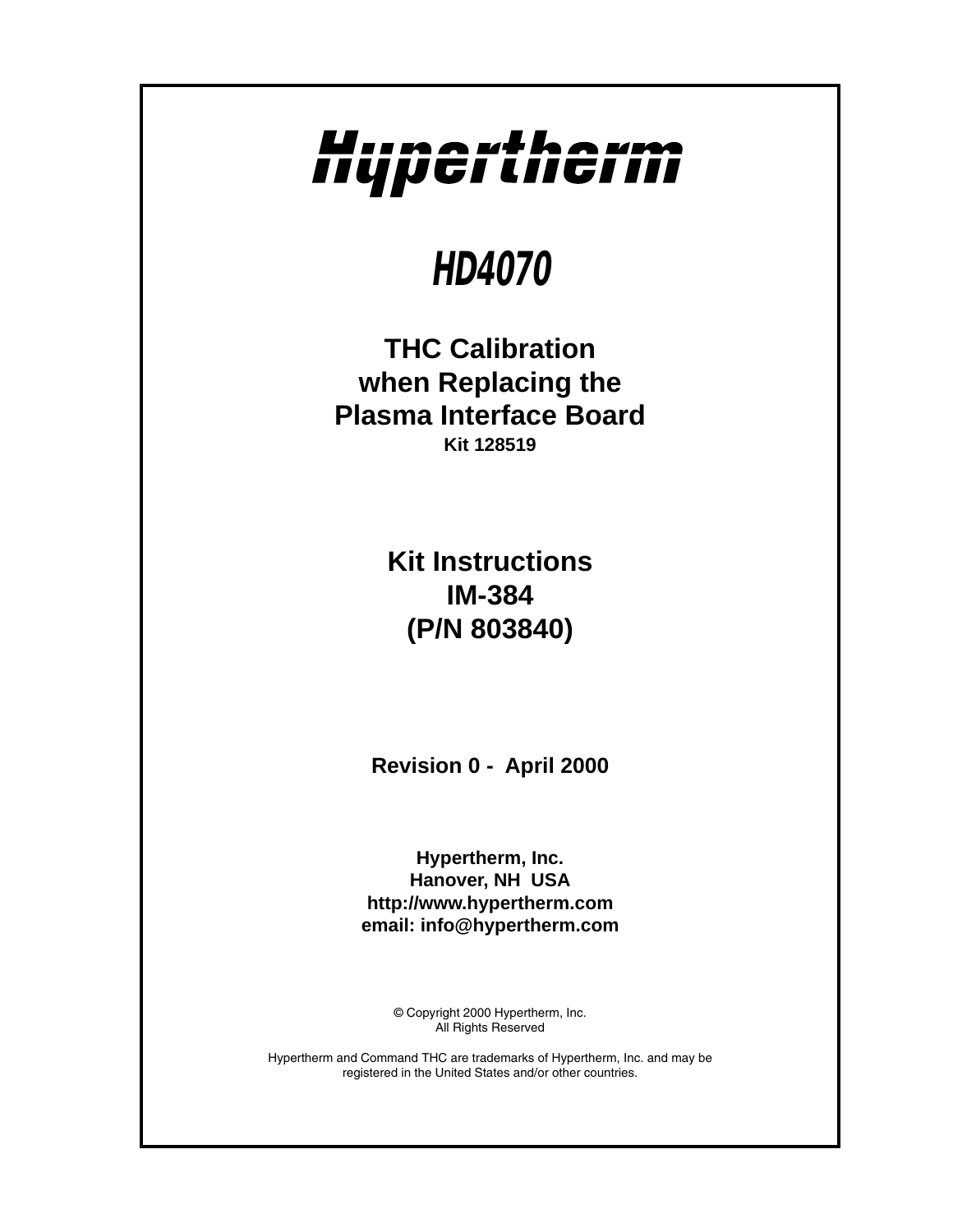#### **Hypertherm Offices Worldwide:**

#### **Hypertherm, Inc.**

Etna Road, P.O. Box 5010 Hanover, NH 03755 USA Tel.: (603) 643-3441 (Main Office) Fax: (603) 643-5352 (All Departments) Tel.: (800) 643-9878 (Technical Service – toll-free in USA and Canada) Tel.: (800) 737-2978 (Customer Service – toll-free in USA and Canada) email: info@hypertherm.com (General Information) email: service@hypertherm.com (Technical/Customer Services)

#### **Hypertherm Plasmatechnik GmbH**

Technologiepark Hanau Rodenbacher Chaussee 6 D–63457 Hanau-Wolfgang, Germany Tel.: 49 6181 58 2100 Fax: 49 6181 58 2134

#### **Hypertherm (S) Pte Ltd**

No. 19 Kaki Bukit Road 2 K.B. Warehouse Complex Singapore 417847 Tel.: 65 841 2489 Fax: 65 841 2490

#### **Hypertherm UK Ltd**

9 Berkeley Court, Manor Park Runcorn, Cheshire, England WA7 1TQ Tel.: 44 1928 579 074 Fax: 44 1928 579 604

#### **France**

15 Impasse des Rosiers 95610 Eragny, France Tel.: 33 1 30 37 15 28 Fax: 33 1 30 37 15 79

#### **Hypertherm S.r.L.**

Via Torino 2 20123 Milan, Italy Tel.: 39 02 725 46 312 (Customer Service) Tel.: 39 02 725 46 314 (Technical Service) Fax: 39 02 725 46 400 (All Departments)

#### **Hypertherm B.V.**

Burg, Haverkampstraat 13 7091 CN Dinxperlo, The Netherlands Tel.: 31 315 655 866 (Customer Service) Fax: 31 315 655 886

#### **European Technical Support Organization (ETSO)**

Edisonstraat 12 3281 NC Numansdorp, The Netherlands Tel.: +800 4973 7843 (+800 Hypertherm) – (toll-free Technical Service) Tel.: 31 186 659494 Fax: 31 186 659495

#### **Japan**

Shinjuku Park Tower 30th Floor 3-7-1 Nishi-Shinjuku Shinjuku-ku, Tokyo 163-1030, Japan Tel.: 81 03 5326 3142 Fax: 81 03 5326 3001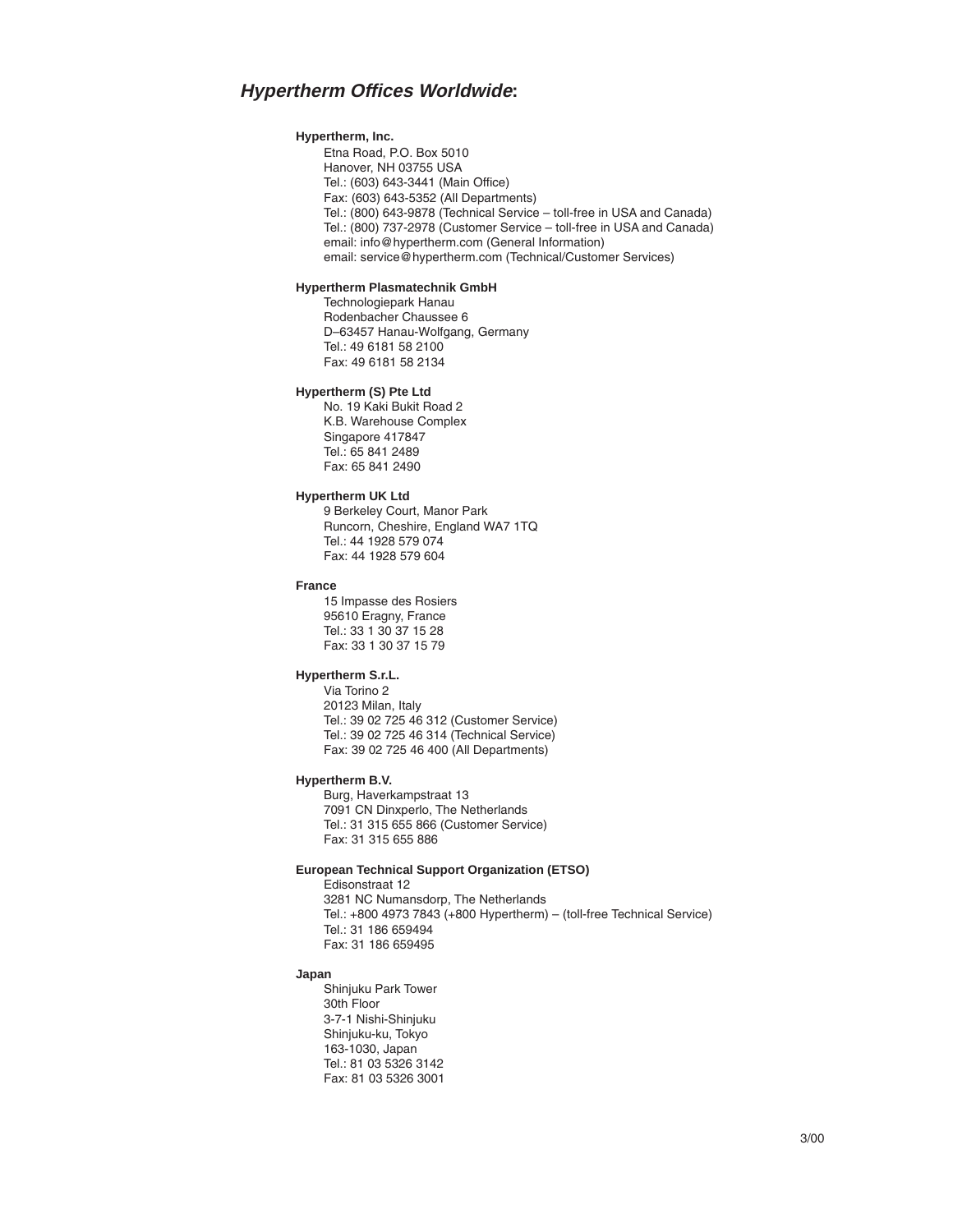## **In This Bulletin:**

## **IMPORTANT**

If your HD4070 is not equipped with a Command THC, these calibration procedures are not required.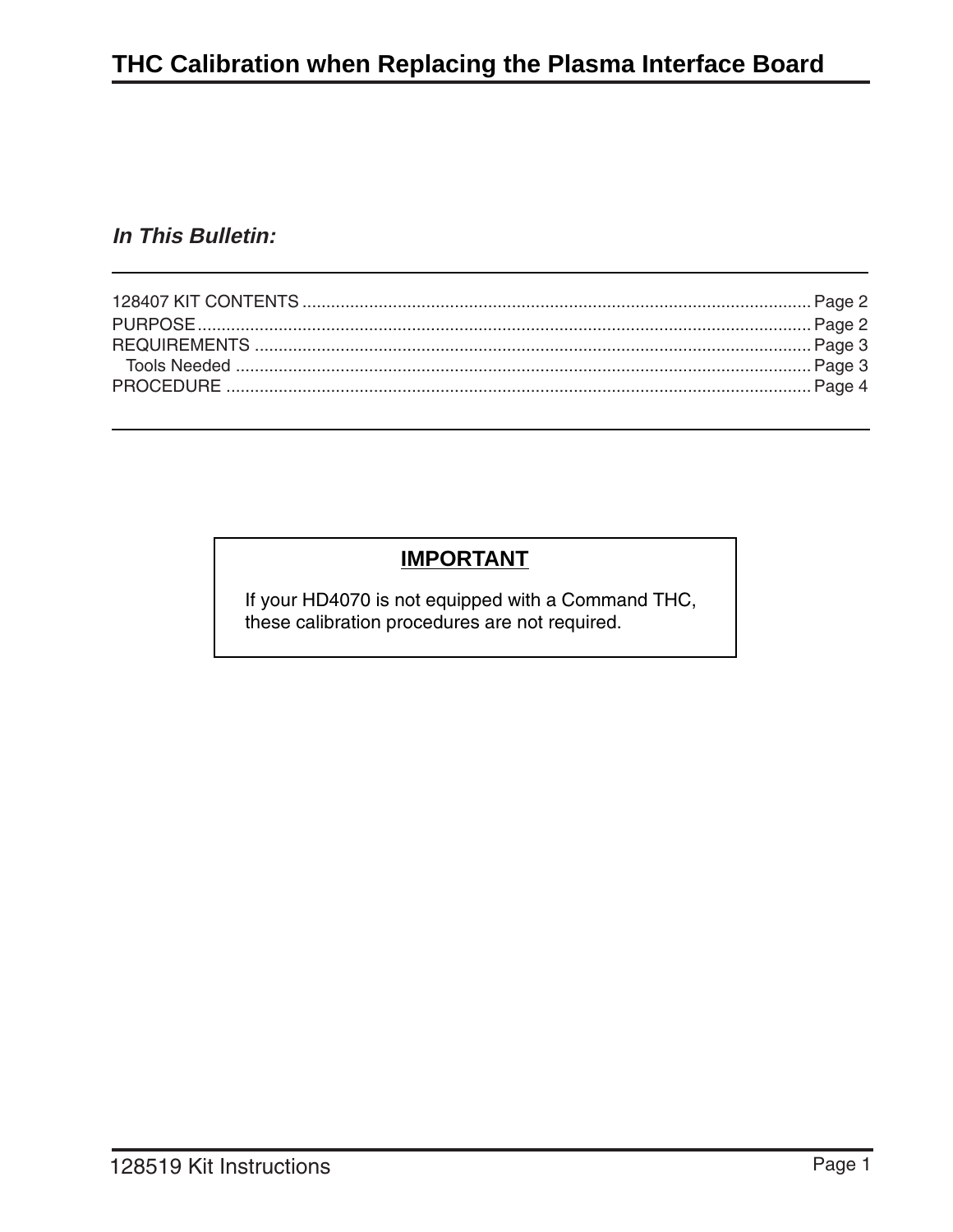## <span id="page-3-0"></span>**128519 KIT CONTENTS**

| 041616 Plasma Interface PC Board |
|----------------------------------|
| 803840 Instructions              |

## **PURPOSE**

After installing the replacement plasma interface PC board included with this kit, calibration of the THC system is required. These instructions provide calibration procedures.

If your HD4070 is not equipped with a Command THC, these calibration procedures are not required.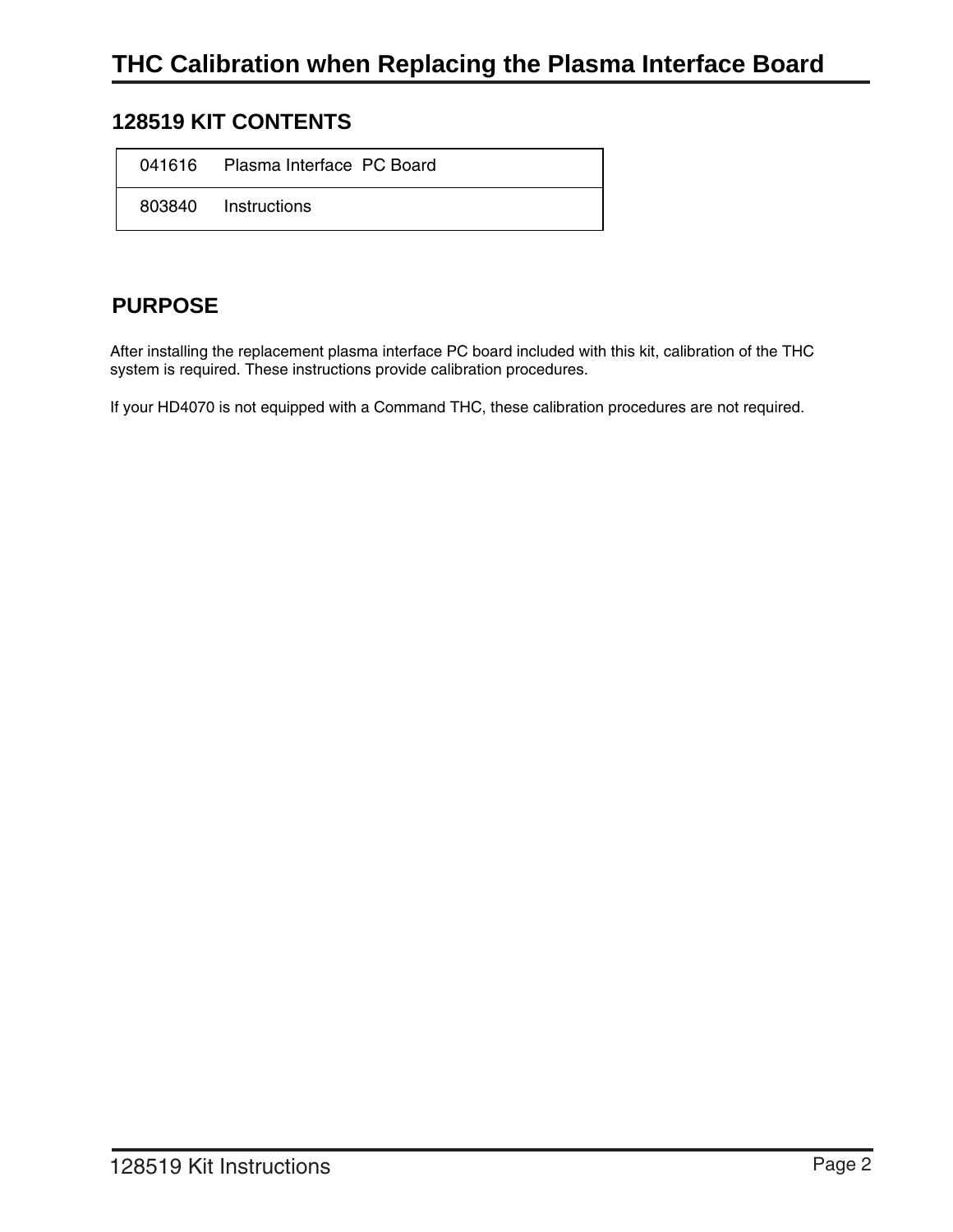## <span id="page-4-0"></span>**REQUIREMENTS**

| <b>WARNING</b>                                                                                                                                                                                                                                                                                                                                                                                                                                                                                                                                                                                                                                  |
|-------------------------------------------------------------------------------------------------------------------------------------------------------------------------------------------------------------------------------------------------------------------------------------------------------------------------------------------------------------------------------------------------------------------------------------------------------------------------------------------------------------------------------------------------------------------------------------------------------------------------------------------------|
| <b>ELECTRIC SHOCK CAN KILL</b><br>Turn off the power supply before removing any access cover. If the power supply<br>is directly connected to a line disconnect box, switch the line disconnect to OFF<br>(O). In the U.S., use a "lock-out / tag-out" procedure until the service or<br>maintenance work is complete. In other countries, follow appropriate national or<br>local safety procedures.<br>Do not touch live electrical parts! If power is required for servicing, use extreme<br>caution when working near live electrical circuits. Dangerous voltages exist inside<br>the power supply that can cause serious injury or death. |
| <b>STATIC ELECTRICITY CAN DAMAGE CIRCUIT BOARDS</b><br>Put on a grounded wrist strap BEFORE handling PC boards.                                                                                                                                                                                                                                                                                                                                                                                                                                                                                                                                 |

### **Tools Needed**

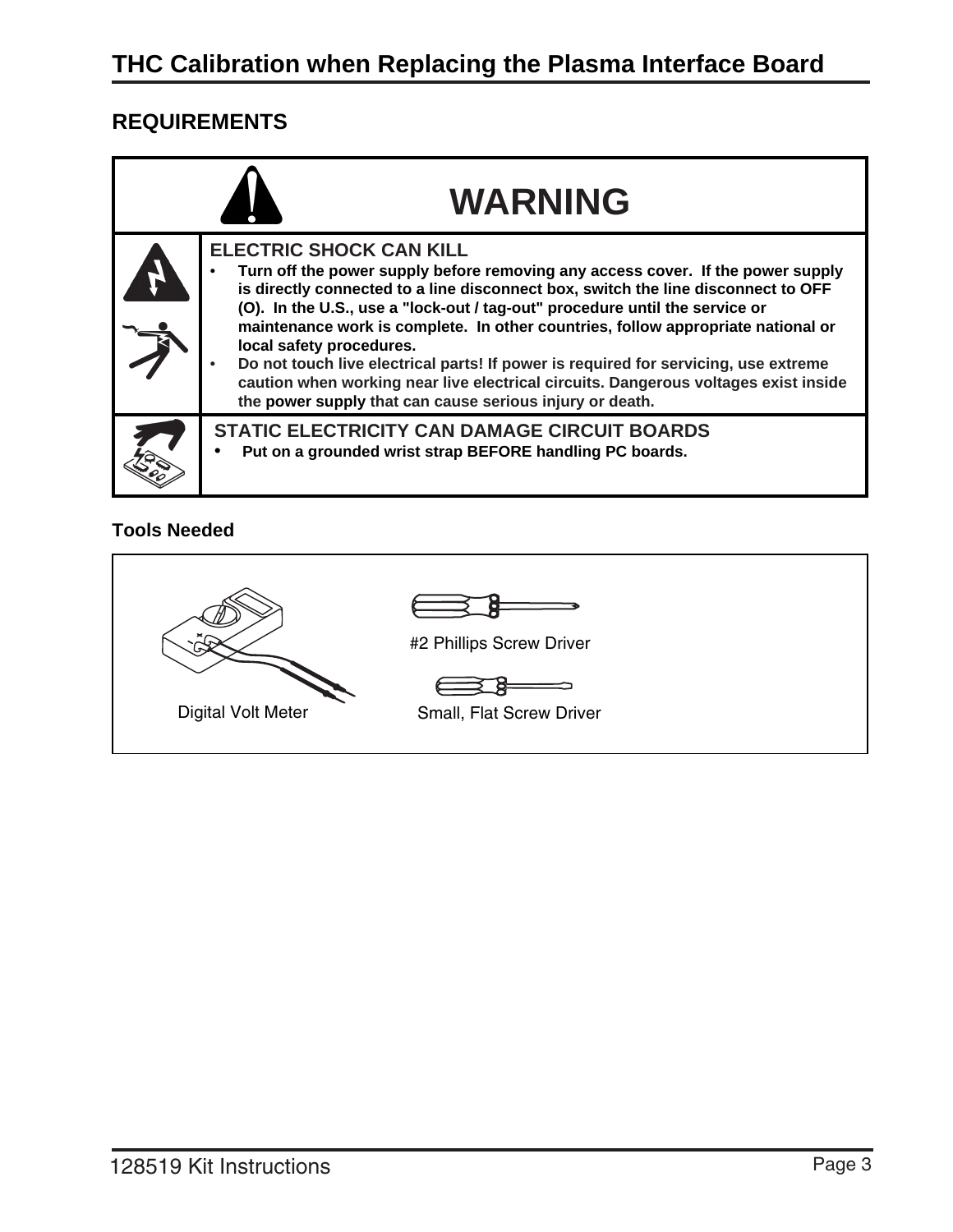## <span id="page-5-0"></span>**PROCEDURE**

- 1. Turn off the power to the power supply.
- 2. Install the replacement plasma interface board in to the power supply and attach all electrical connections.